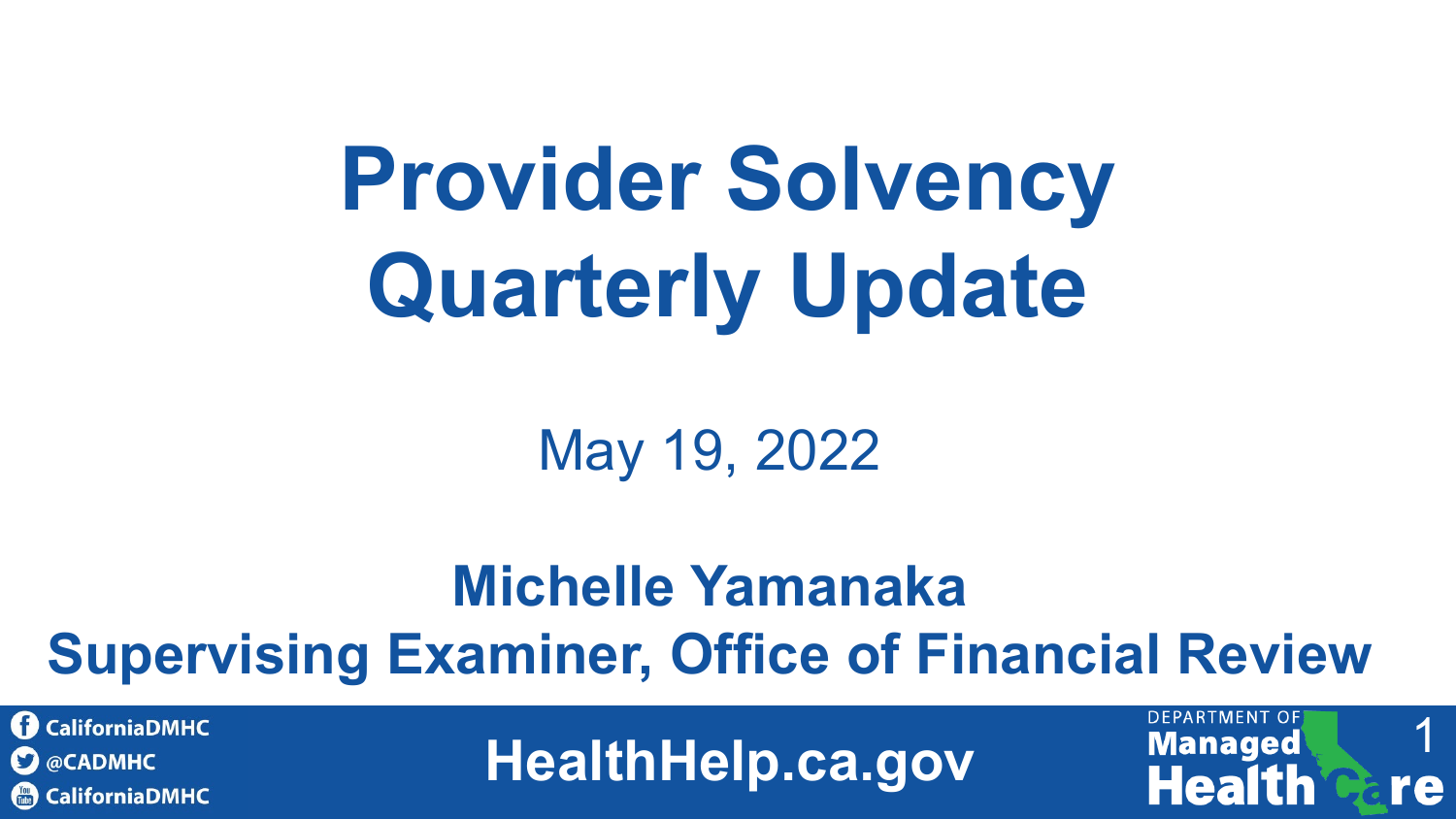#### **Risk Bearing Organization Summary**

|                                                                    | 3/31/21                  | 6/30/21 |     | 9/30/21 12/31/21                                                                |
|--------------------------------------------------------------------|--------------------------|---------|-----|---------------------------------------------------------------------------------|
| <b>Total RBOs</b>                                                  | 210                      | 210     | 209 | 208                                                                             |
| <b>Number of New</b><br><b>RBOS</b>                                |                          | 4       |     |                                                                                 |
| <b>Number of Inactive</b><br><b>RBOs</b>                           |                          |         |     | $\overline{2}$                                                                  |
| <b>Number of RBOs on</b><br><b>CAP</b>                             | 23                       | 21      | 12  | 13                                                                              |
| <b>CaliforniaDMHC</b><br><b>C</b> @CADMHC<br><b>CaliforniaDMHC</b> | <b>HealthHelp.ca.gov</b> |         |     | <b>DEPARTMENT OF</b><br>$\overline{2}$<br><b>Managed</b><br><b>Health</b><br>re |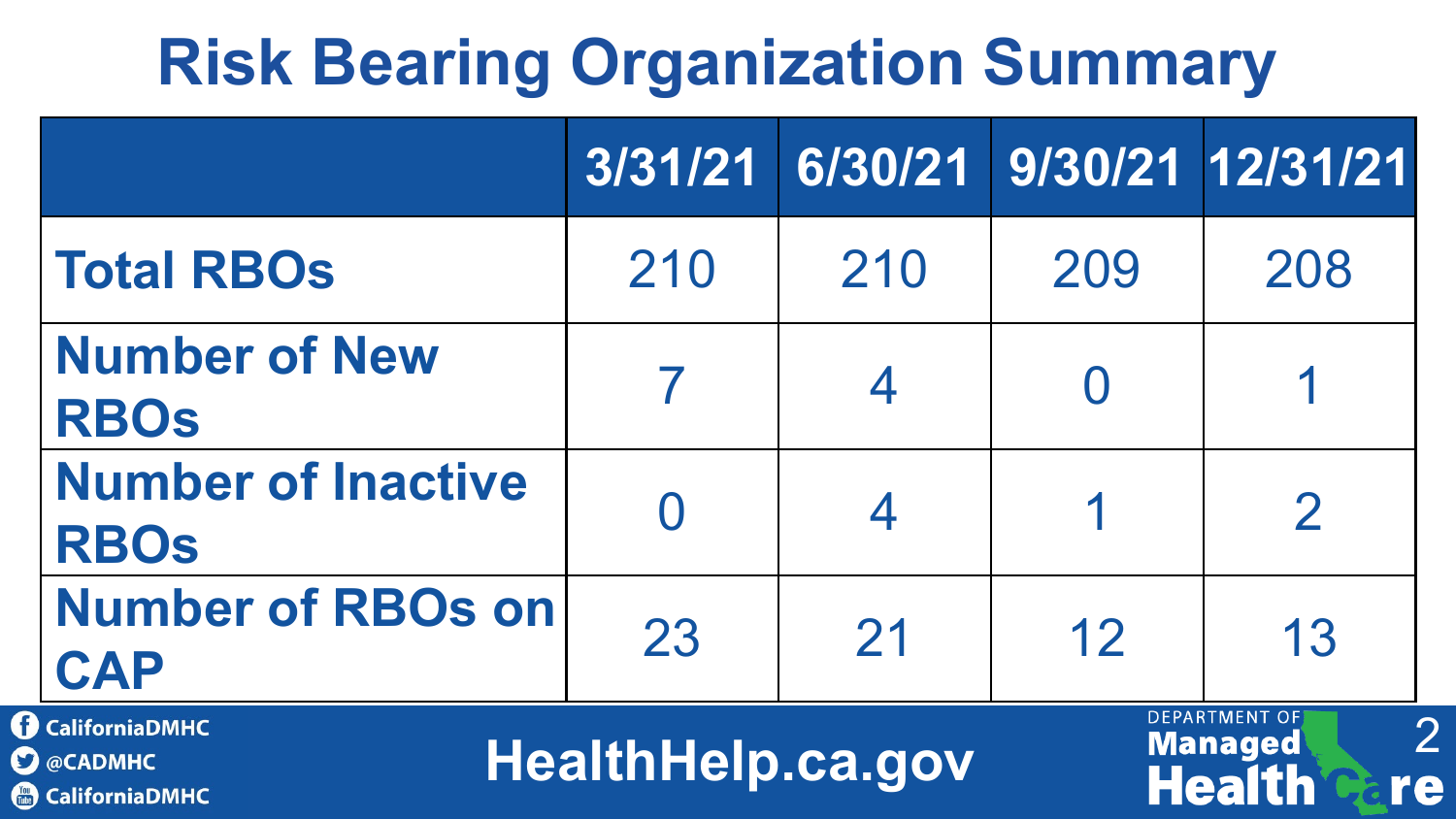#### **Inactive RBOs**

| <b>Inactive Reason</b>                 |     |     |     | 6/30/21 6/30/21 9/30/21 12/31/21 |
|----------------------------------------|-----|-----|-----|----------------------------------|
| <b>Financial Concerns</b>              | 39  | 39  | 39  | 40                               |
| <b>No Financial</b><br><b>Concerns</b> | 58  | 58  | 59  | 60                               |
| <b>Other</b>                           | 21  | 21  | 21  | 21                               |
| <b>Total</b>                           | 118 | 118 | 119 | 121                              |

**O** CaliforniaDMHC **O** @CADMHC CaliforniaDMHC

**HealthHelp.ca.gov**

3

re

**DEPARTMENT OF** 

Managed

**Health**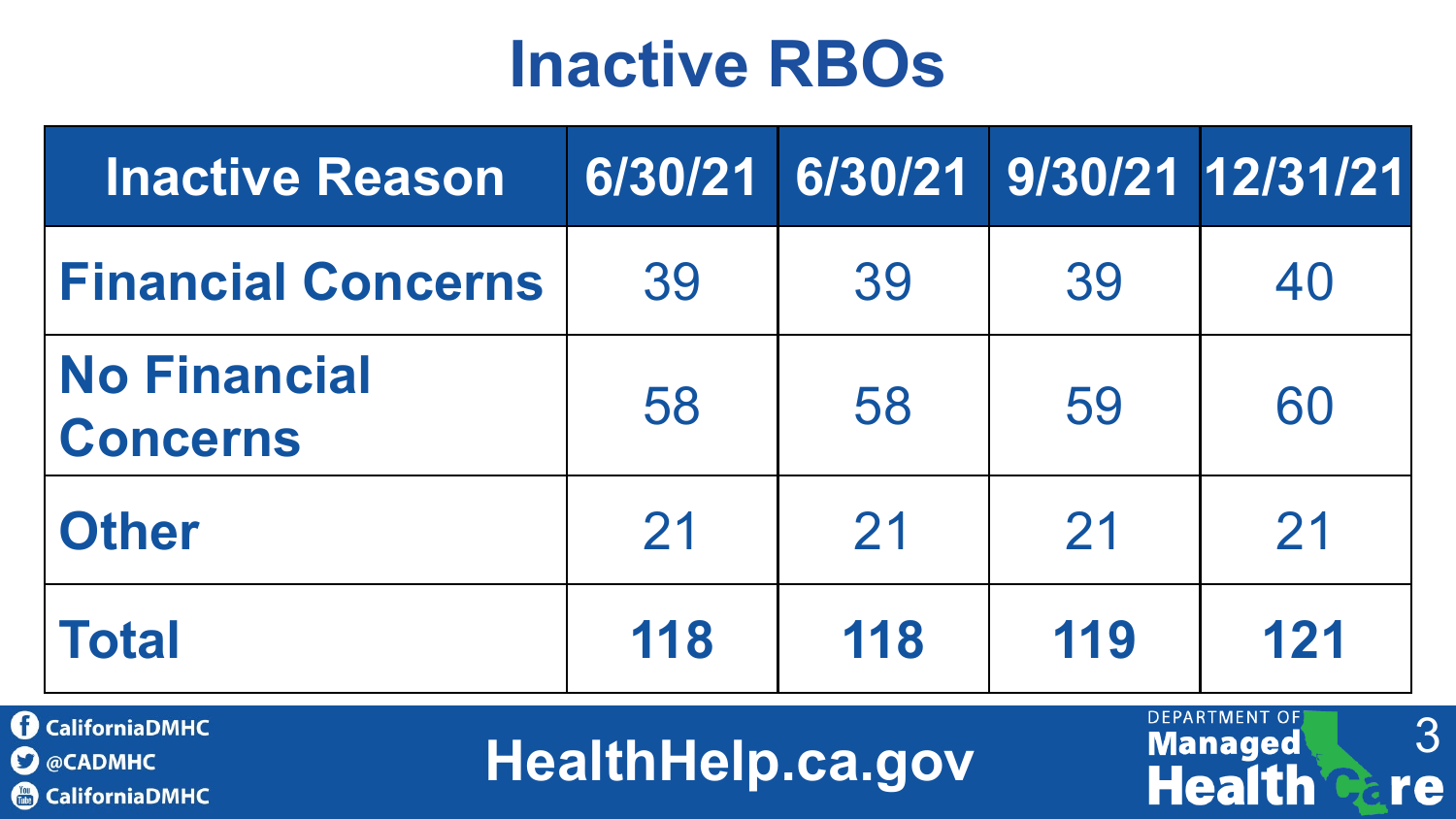#### **Inactive RBO Enrollment**

| <b>Enrollment</b>                         | <b>Financial</b><br><b>Concerns</b> | <b>No Financial</b><br><b>Concerns</b> | <b>Other</b>   | <b>Total</b>                           |
|-------------------------------------------|-------------------------------------|----------------------------------------|----------------|----------------------------------------|
| $0-5K$                                    | 19                                  | 37                                     | 13             | 69                                     |
| <b>5k-10K</b>                             |                                     | 5                                      | $\overline{2}$ | 14                                     |
| <b>10K-30K</b>                            | 6                                   | 9                                      | 3              | 18                                     |
| <b>30K-70K</b>                            | 5                                   | 5                                      |                | 11                                     |
| <b>70K-100K</b>                           | $\overline{2}$                      | $\overline{2}$                         | $\overline{2}$ | 6                                      |
| <b>100K+</b>                              |                                     | $\overline{2}$                         |                | 3                                      |
| <b>Total RBOs</b>                         | 40                                  | 60                                     | 21             | 121                                    |
| <b>CaliforniaDMHC</b><br>$\alpha$ CANALLC |                                     | Unalth Union Cont                      |                | <b>DEPARTMENT OF</b><br><b>Managed</b> |

CaliforniaDMHC **O** @CADMHC **&** CaliforniaDMHC

**HealthHelp.ca.gov**

**Health** 

re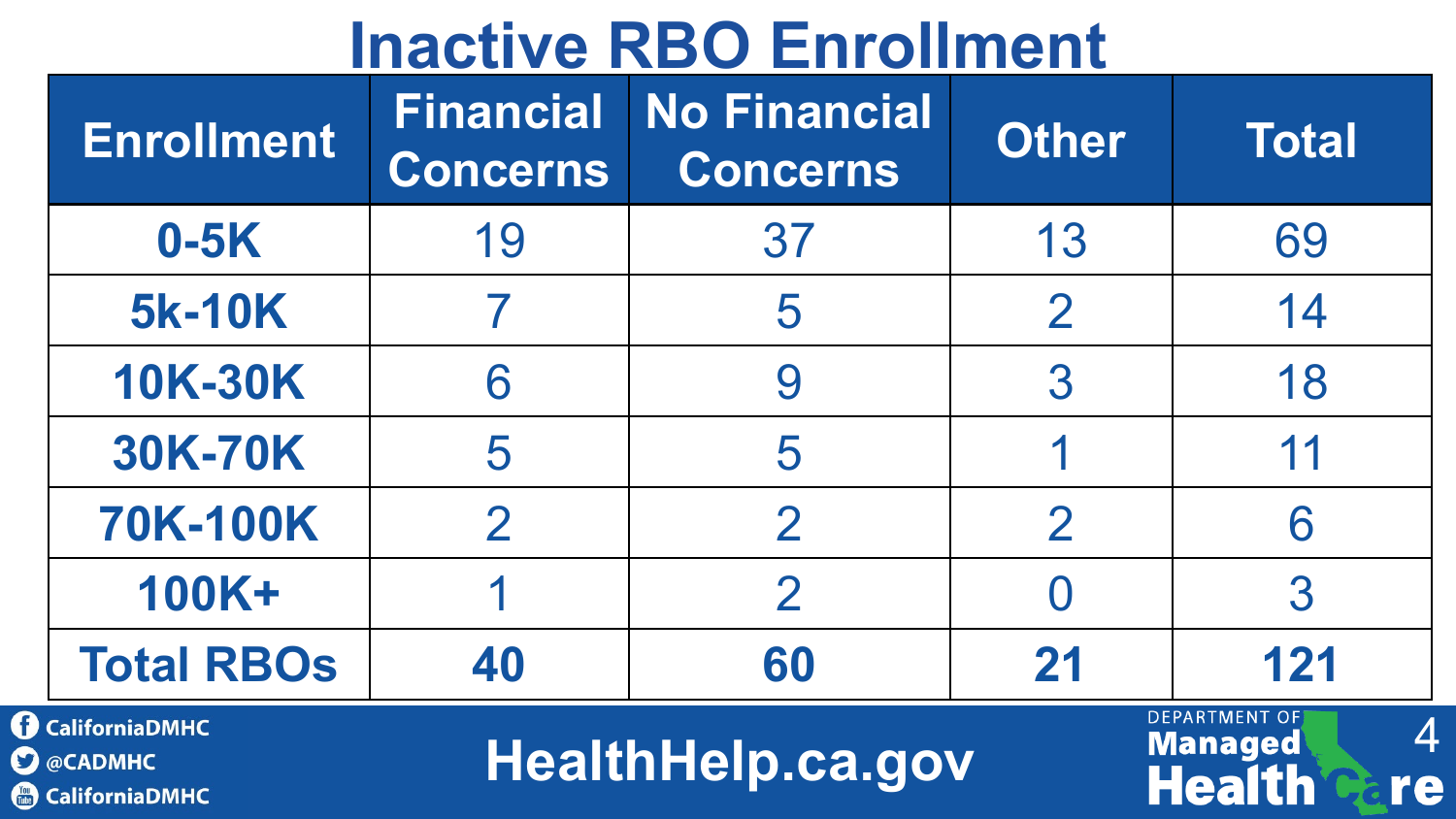#### **Status of RBOs**

|                                     | 3/31/21 | 6/30/21 | 9/30/21 | 12/31/21 |
|-------------------------------------|---------|---------|---------|----------|
| <b>Compliant</b>                    | 183     | 188     | 196     | 195      |
| <b>Non-Compliant/</b><br><b>CAP</b> | 23      | 21      | 12      | 13       |
| <b>Non-Filer</b>                    | 4       |         |         |          |
| <b>Total</b>                        | 210     | 210     | 209     | 208      |

**C** CaliforniaDMHC **O** @CADMHC **&** CaliforniaDMHC **HealthHelp.ca.gov Health & re**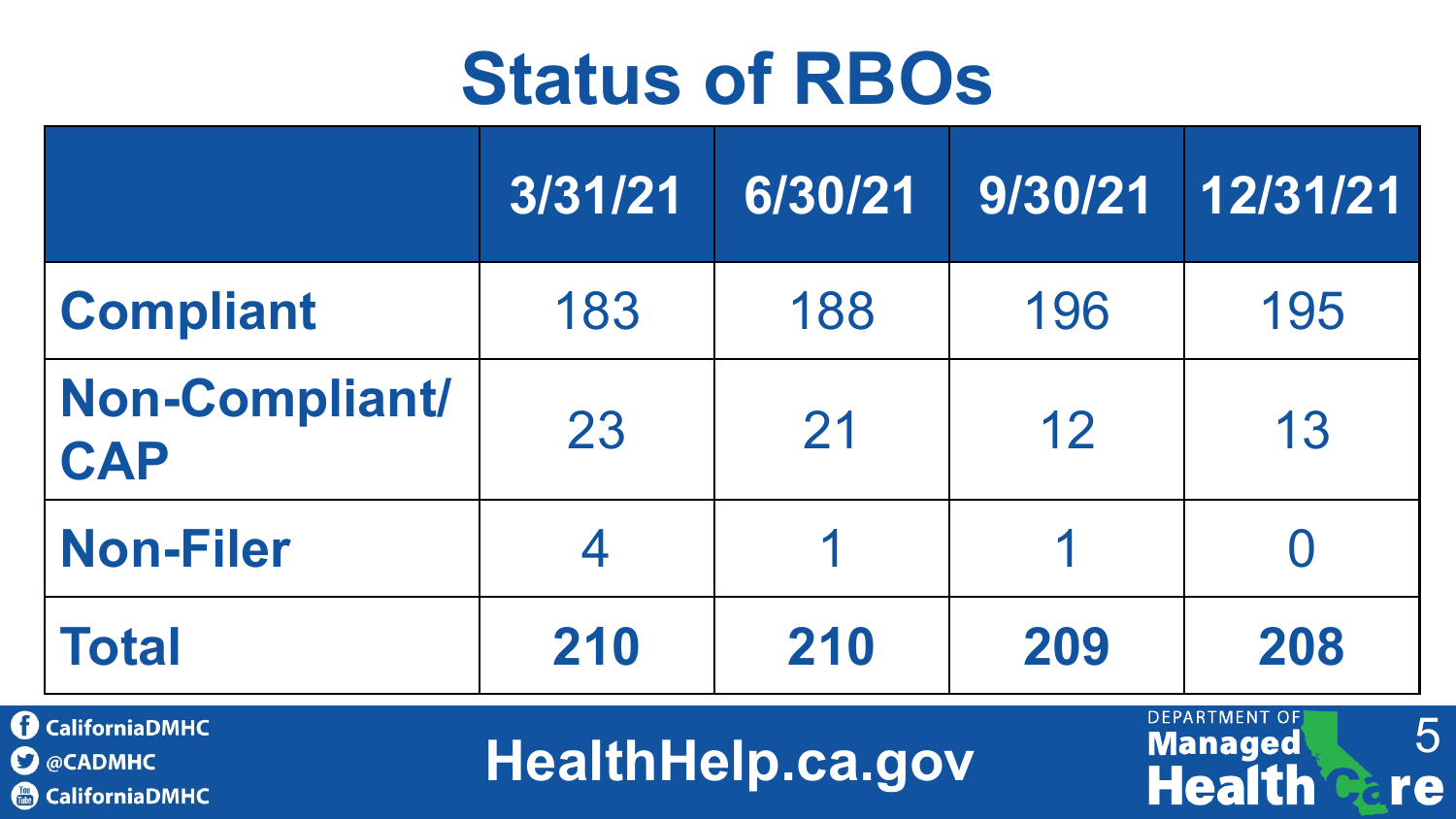### **Status of RBO Corrective Action Plans**

|                  | 3/31/21 | 6/30/21 | 9/30/21 | 12/31/21      |
|------------------|---------|---------|---------|---------------|
| <b>New</b>       |         | 3       |         |               |
| <b>Improving</b> | 17      | 21      |         |               |
| <b>Worse</b>     | 3       |         |         | $\mathcal{P}$ |
| <b>Total</b>     | 27      | 25      | 14      | 16            |

**CaliforniaDMHC C** @CADMHC **CaliforniaDMHC**  **HealthHelp.ca.gov** Managed 6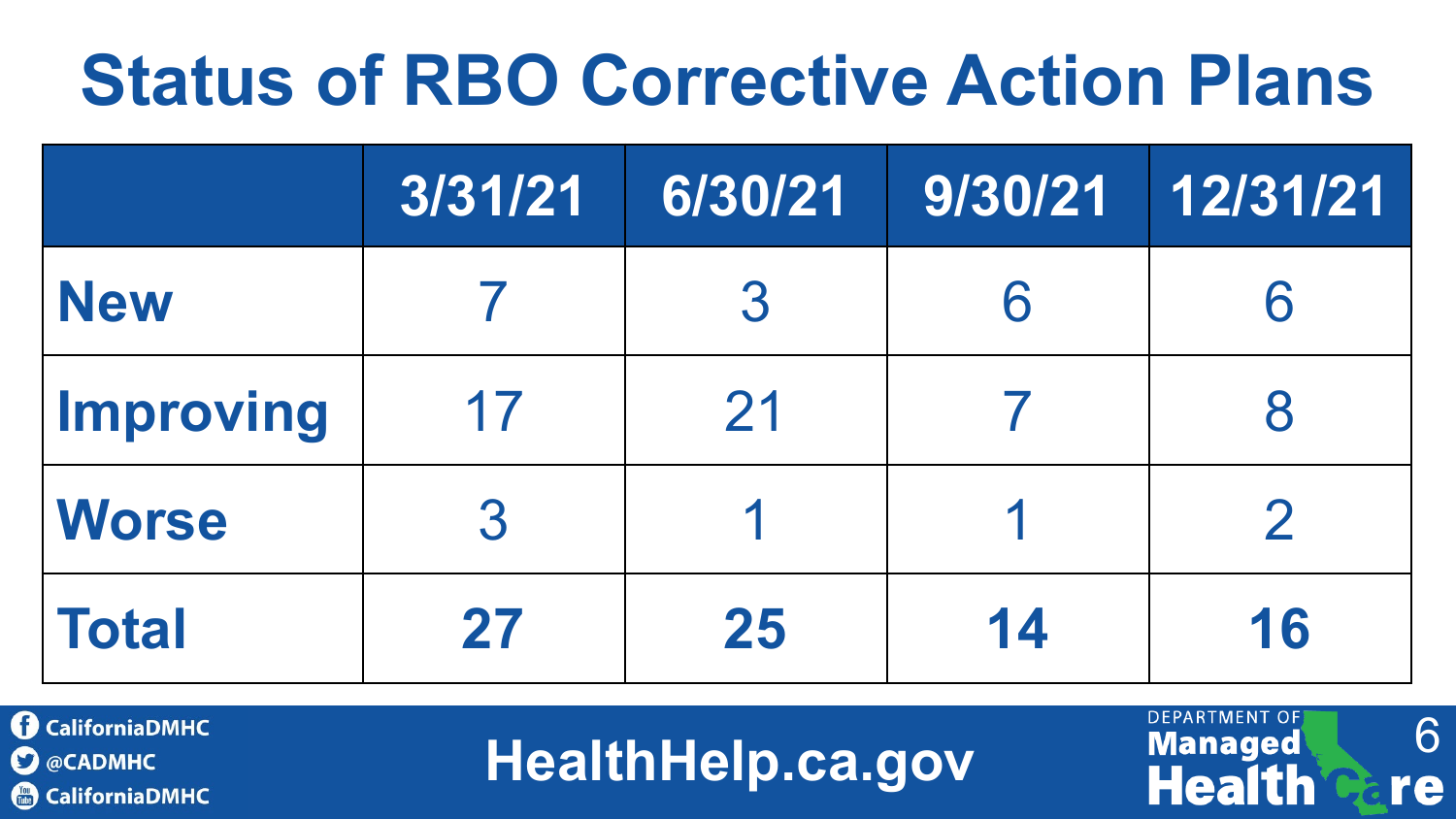# **Enrollment as of December 31, 2021**

|                   | 3/31/2021 | 6/30/2021 | 9/30/2021 | 12/31/2021 |
|-------------------|-----------|-----------|-----------|------------|
| <b>Commercial</b> | 2,748,689 | 2,724,143 | 2,708,911 | 2,623,617  |
| <b>Medi-Cal</b>   | 4,974,613 | 4,990,773 | 4,951,943 | 5,005,061  |
| <b>Medicare</b>   | 1,145,414 | 1,140,046 | 1,172,216 | 1,155,685  |
| <b>Total</b>      | 8,868,716 | 8,854,962 | 8,833,070 | 8,784,363  |

**O** CaliforniaDMHC **C** @CADMHC **CaliforniaDMHC** 

**HealthHelp.ca.gov**

7

re

**DEPARTMENT OF** 

**Managed** 

**Health**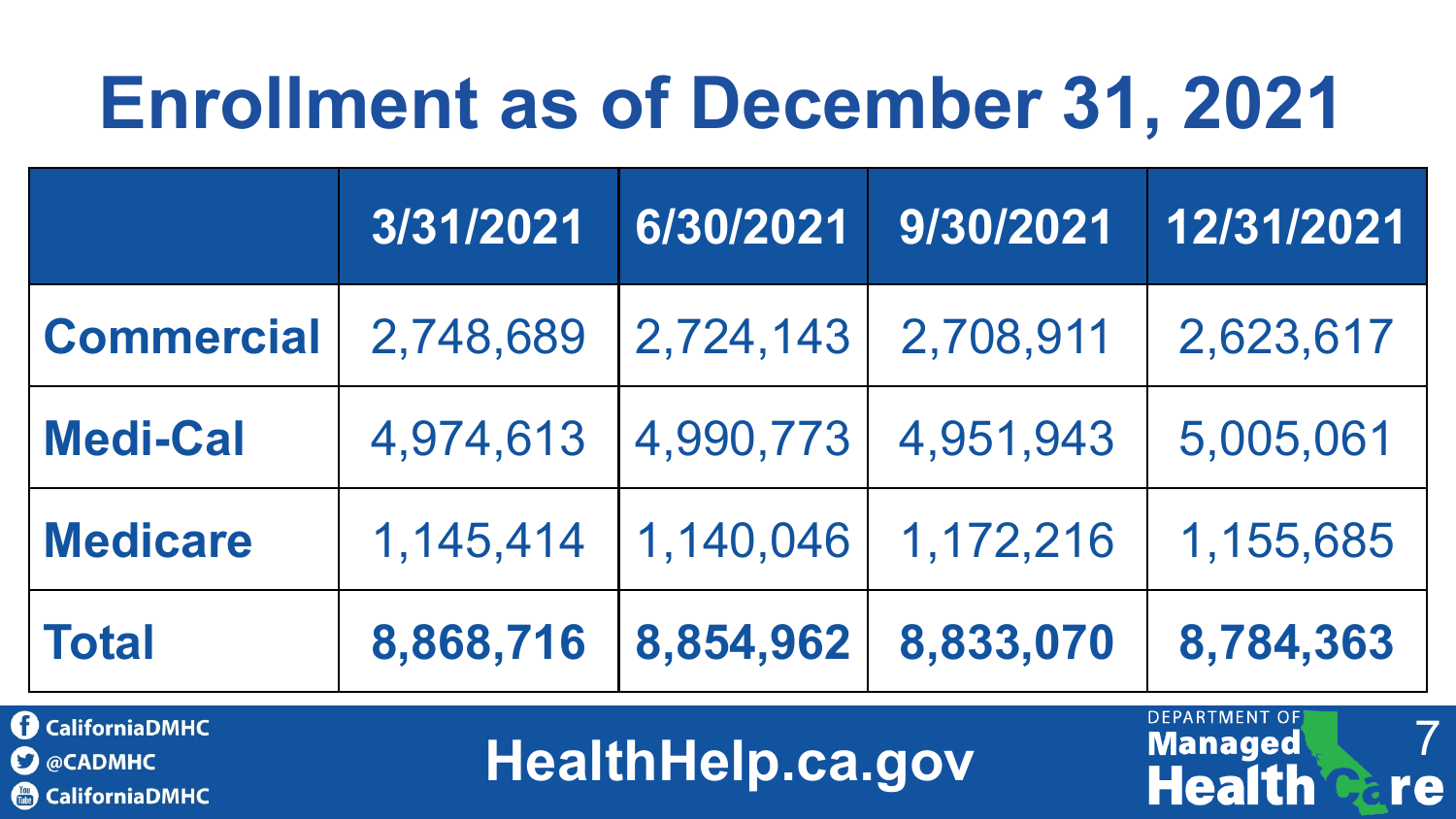# **RBOs with Sub-delegated Enrollment as of December 31, 2021**

| <b>Enrollment Range</b> | <b>Number of RBOs</b> |
|-------------------------|-----------------------|
| $ 0 - 5,000$            | 16                    |
| $5,000 - 10,000$        |                       |
| $10,000 - 25,000$       |                       |
| <b>Over 25,000</b>      |                       |
| <b>Total</b>            | 21                    |

**CaliforniaDMHC**  $\mathbf{\Omega}$  @CADMHC **CaliforniaDMHC** 

**HealthHelp.ca.gov**

8

re

**DEPARTMENT OF** 

**Managed** 

**Health**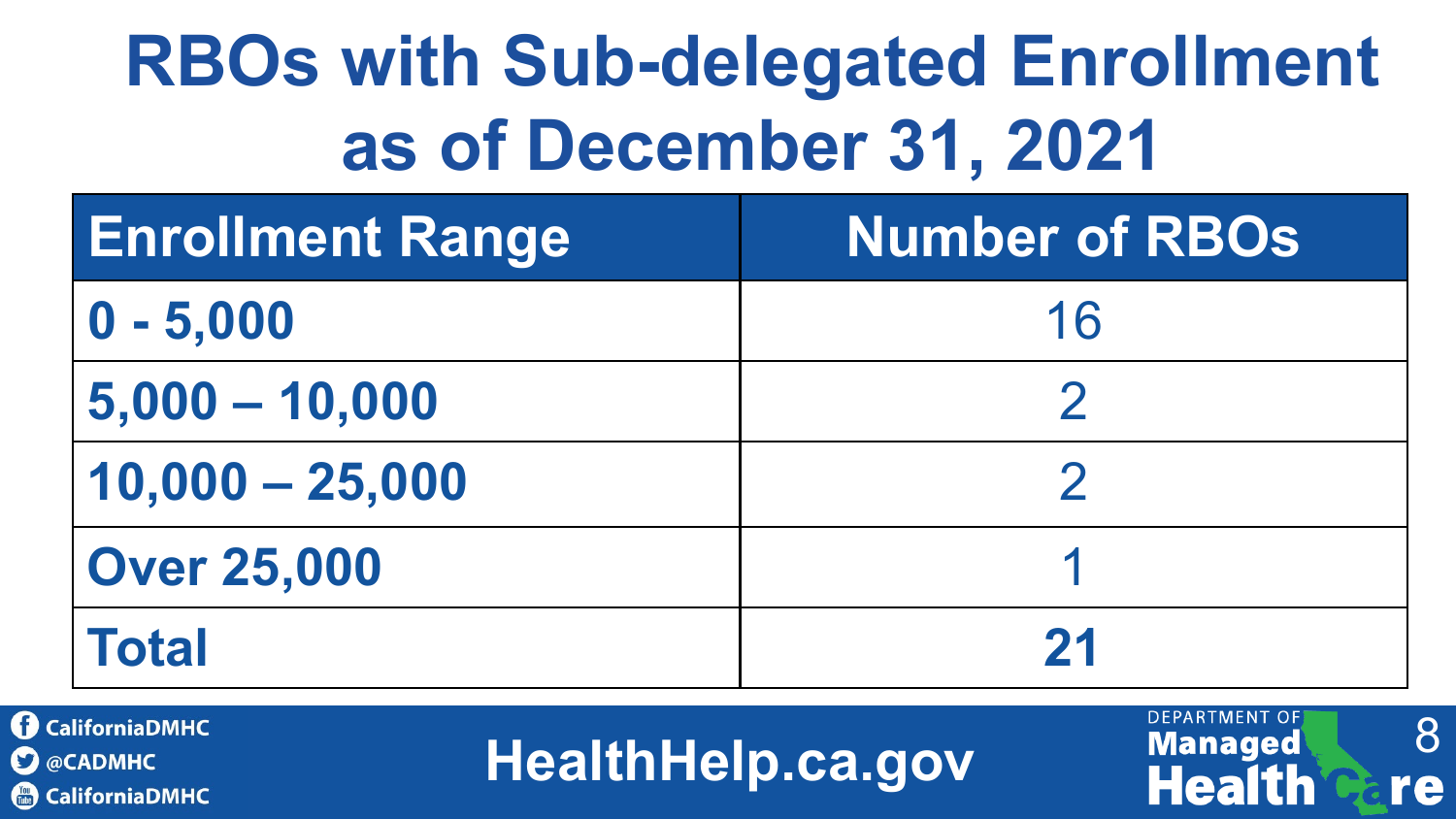# **RBOs with Medi-Cal Lives**

|                                            | <b>Total Medi-Cal</b><br><b>Enrollment</b> | <b>Number of RBOs</b>                       |
|--------------------------------------------|--------------------------------------------|---------------------------------------------|
| <b>No Financial</b><br><b>Concerns</b>     | 3,977,958                                  | 72                                          |
| <b>Monitor Closely</b>                     | 786,760                                    | 6                                           |
| <b>CAP</b>                                 | 240,343                                    |                                             |
| <b>Total</b>                               | 5,005,061                                  | 86                                          |
| <b>CaliforniaDMHC</b><br>$\alpha$ cannalla | Unalth Unin an NAV                         | <b>DEPARTMENT OF</b><br>9<br><b>Managed</b> |

CaliforniaDMHC **D** @CADMHC CaliforniaDMHC

**HealthHelp.ca.gov**

**Health** 

re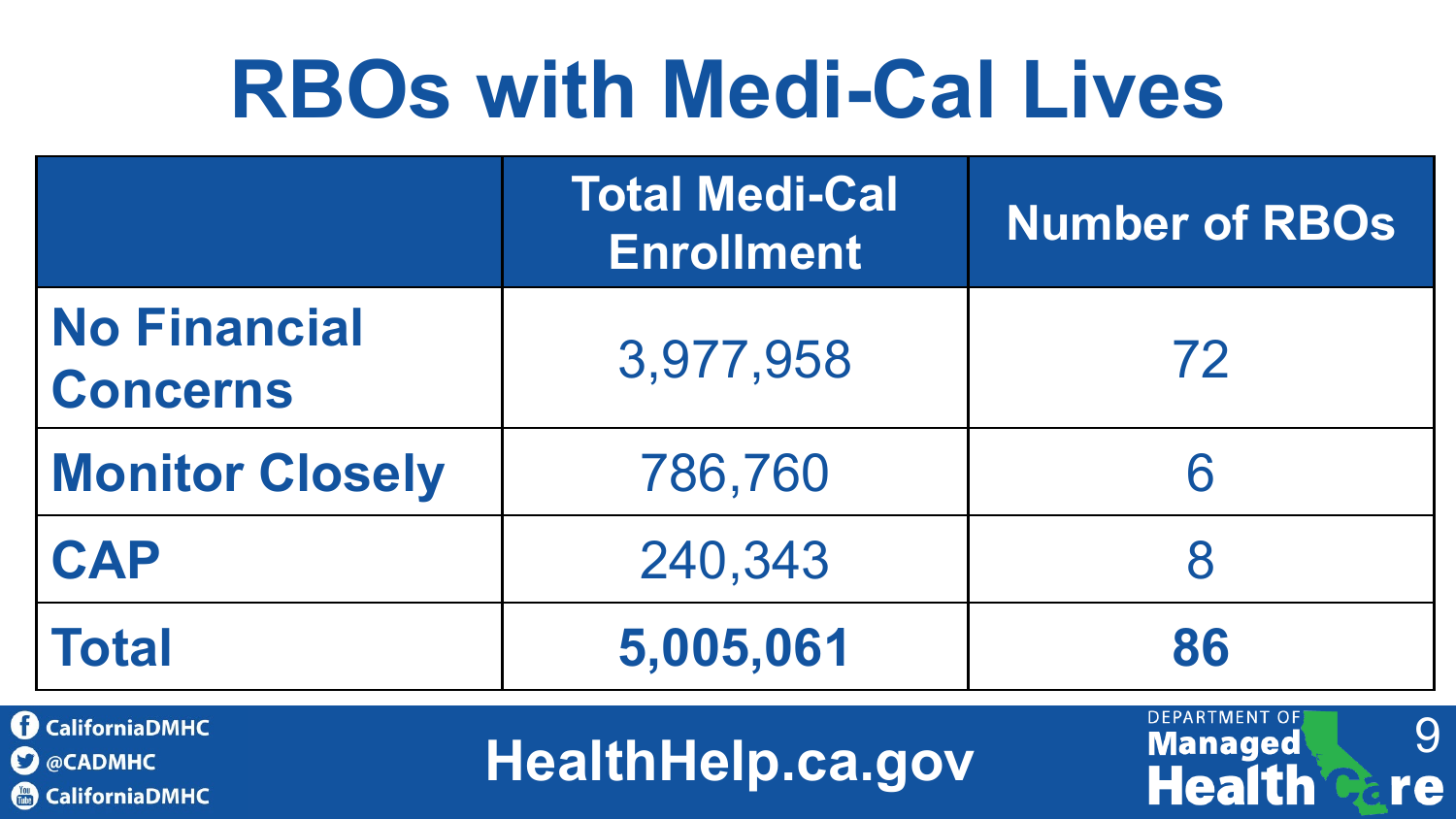# **Top 20 RBOs with Greater than 50% Estimated Medi-Cal Lives**

|                                                           | <b>Total Medi-Cal</b><br><b>Enrollment</b> | <b>Number of RBOs</b>                                               |
|-----------------------------------------------------------|--------------------------------------------|---------------------------------------------------------------------|
| <b>No Financial</b><br><b>Concerns</b>                    | 2,851,874                                  | 14                                                                  |
| <b>Monitor Closely</b>                                    | 774,846                                    |                                                                     |
| <b>CAP</b>                                                | 163,625                                    | $\overline{2}$                                                      |
| <b>Total</b>                                              | 3,790,345                                  | 20                                                                  |
| <b>CaliforniaDMHC</b><br>@CADMHC<br><b>CaliforniaDMHC</b> | <b>HealthHelp.ca.gov</b>                   | <b>DEPARTMENT OF</b><br>10<br><b>Managed</b><br><b>Health</b><br>re |